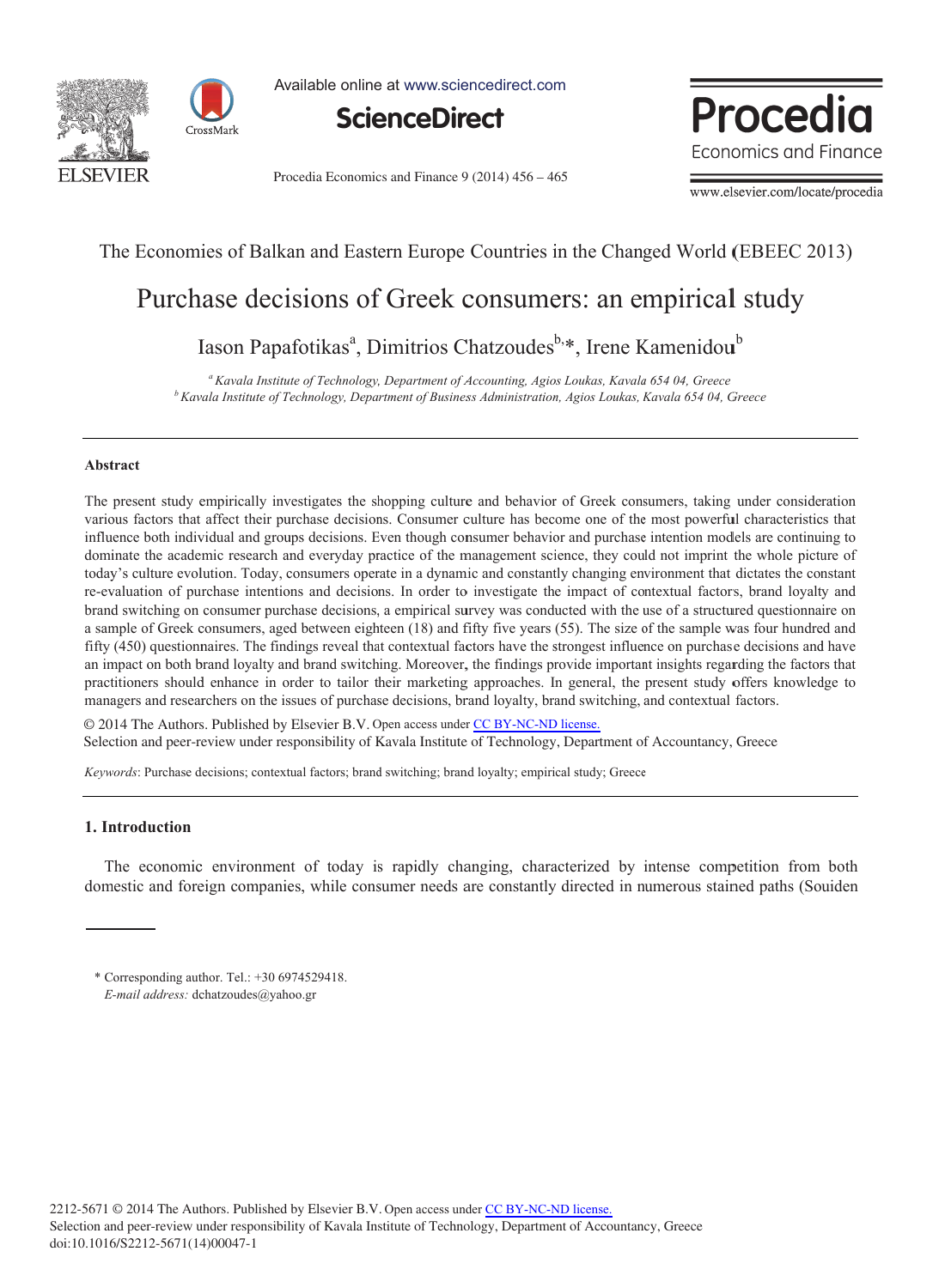and Pons, 2009; Hunjra et al., 2012). In such a hostile environment a company should thoroughly examine the factors that have an impact on its short and long term survival. The present study argues that purchase decisions are being highly influenced by (various) contextual factors, brand loyalty and the ability of an organization to avert brand switching, thus, having dedicated clients. After all, understanding the driving forces of consumer behavior is of paramount importance on today's economy (Hanzaee and Asadollahi, 2012; Ashill and Sinha, 2004).

For better understanding why and how consumers engage themselves in a certain behavior (considering the different phases of the economic circle of each country), several models have been developed (Al-Hawary, 2013; Dick and Basu 1994; Ku et al., 2013; Mittal and Kamakura, 2001; Phan and Ghantous, 2013; Sheeran and Abraham 2003; So et al., 2013; Swoboda et al., 2013; Zhou, 2013). The aim of these models is the understanding of behavioral intentions and how these intentions transform into actual purchases.

Some of the numerous studies of the field are focused on customer assessment of the product or service without considering the variables of marketing mix; some others are focused on the key role of customer satisfaction on purchase intentions, while missing the capture of behavioral effects; and finally some are focused on brand loyalty / switching, without, at the same time, looking into the impact of contextual factors and other choice criteria (Dekimpe et al., 1997; Gupta et al., 2004; Neelamegham and Jain, 1999; Roehm and Roehm, 2004; Spreng et al., 1996; Yim and Kannam, 1999).

The present study aims to attend to these issues. It focuses in decoding the phenomena of behavioral intentions and purchase decisions, by investigating the impact of contextual factors, brand loyalty and brand switching on purchase decisions. The study investigates the consumer criteria of Greek consumers between 18 and 55 years of age. It is an empirical research which produces outcomes for scientists who research this specific segment of marketing (purchase decisions - behavioral intentions) and managers, who operate or consider the opportunity to operate in Greece in these times of economic uncertainty. The study replicates the paper of Shukla (2009).

#### **2. Literature review**

#### *2.1. The Greek economic reality*

Io order to better understand the context of the study, we conducted an analysis of the present economic conditions of the Greek economy. Greece is a country with almost 11 million people. The 67,71% is between the age of 15 and 64 (CIA World Factbook, 2009; Eurostat, 2011). The social stratification of the Greek society (before the current economic / fiscal crisis) revealed the following about Greek consumers (AGB Hellas, 2004):

- $\bullet$  12% were householders,
- $\bullet$  13% were retired.
- 12% were in their 40's, luxuriant, with a high educational and social level, while their consumer behavior was fully developed.
- 11% were in their 30's, with average income, their behavior was that of a total rejection of the modern standards at first, but in the end they were actually following these standards.
- 10% were people in their 40's with average to low income, who had their families in the center of their attention.
- 9% were university students with low income, high standards and beliefs.
- $\bullet$  12% were young people with low income, while 9% were young people with rising economic and social power, who had the pursuit of wealth in the center of their attention.
- 12% were between 50 and 65, with high perception, wealth, high education and social level.

Since the economic (fiscal) crisis that stroke Greece during the year 2010, the reality in the country has been dramatically changed, bearing terrible consequences for the Greek population. The following figures underline the totally new reality that is formed between 2010 and the first trimester of 2013.

The reduction of pensions is 4,2 billion Euros and until 2014 the reduction is expected to be 5,5 billion. The fall in wages is around 6,5 billion Euros, the living standard has been reduced by 50%, and the domestic demand has dropped almost 30%. The unemployed in Greece are almost 1,5 million (in the beginning of 2013). The purchasing power has reduced around 33 billion and the reduction of income is around 58,5%. Moreover, the purchases of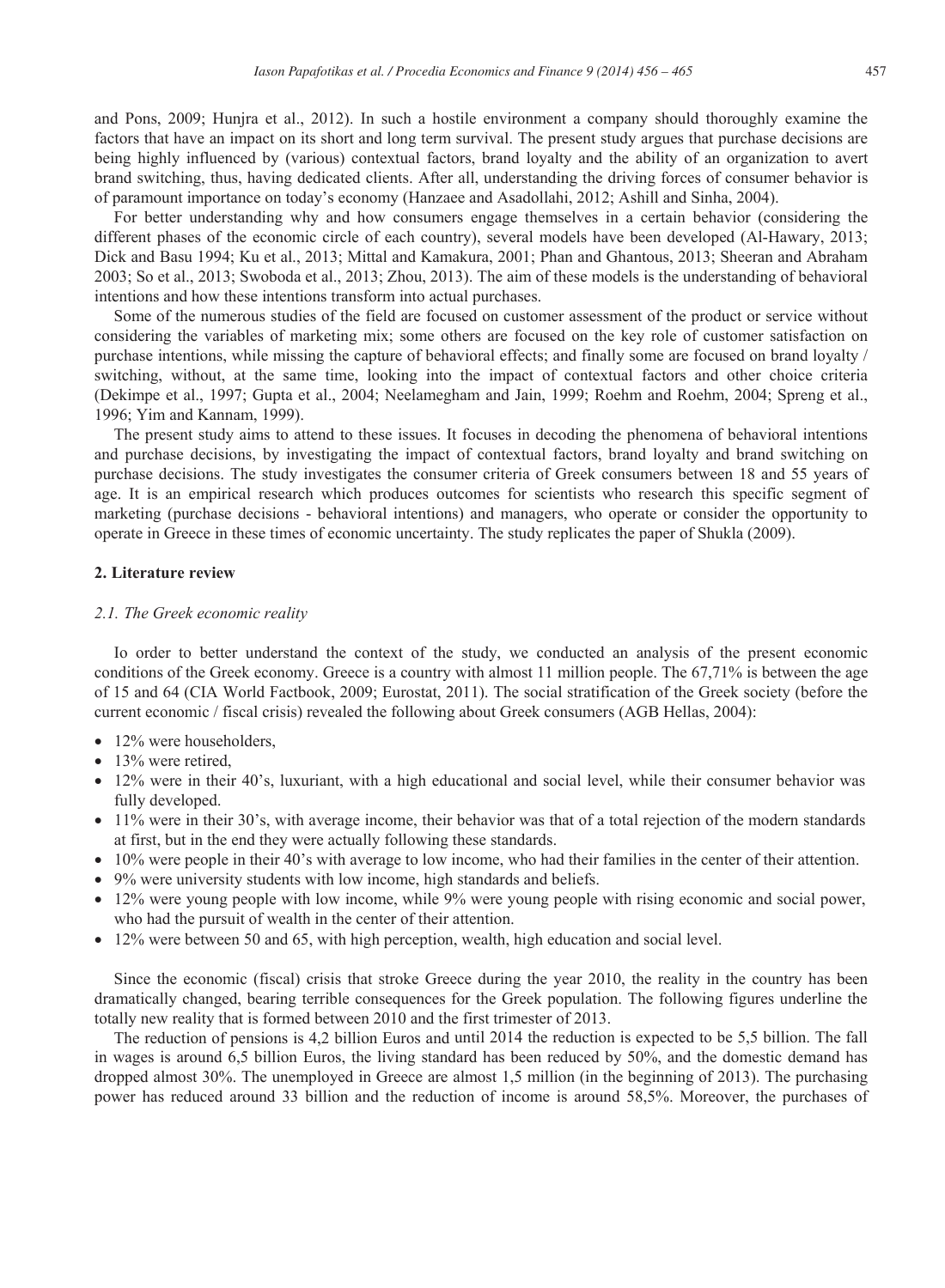technological products have been reduced around 30%, and the reduction of 'fun away from home' is around 75% (European Commission, 2012).

Clearly, the Greek population is on a transitional period and no one can speak about the new social stratification. The only certainty is that the ideas, the way of living, the images and the way of thinking are going under consideration and are, finally, being kept or tossed away.

## *2.2. Contextual factors*

Consumer markets are seriously being affected from cultural, social, psychological, financial, natural and personal characteristics. In most cases, the marketers are unable to control these factors, but they have to take them under serious consideration during the development of their marketing plans (Craig and Douglas 2001; Dibb et al., 1991; Kotler et al., 2008; Kotler, 2000; Quester et al., 2007; Solomon et al., 2010; Tzortzakis and Tzortzaki, 1993; Tzortzakis, 1993).

Consumer's behavior is also being influenced by social factors and family (Engel et al., 1978; Kotler et al., 2008; Magnisalis, 1997; Martínez and Polo, 1999; Sandhusen, 1993), small groups (Engel et al., 1978; Homans, 1961; Magnisalis, 1992; Stamatiadis, 1992), social status / roles (Barber, 1975; Engel et al., 1978; Magnisalis, 1997; McCarthy, 1960; Merton, 1966; Parnons, 1955; Solomon et al., 2010), the diversification of women's roles (Magnisalis, 1997), nation, and religion. Companies must take into account these factors during the planning of their marketing strategies.

Consumer decisions are affected from personal characteristics, like age (Kotler et al., 2008; Magnisalis, 1997; Malliaris, 1989), phase of life, occupation, financial status (Sandhusen, 1993), way of life (Chisnal, 1973; Engel et al., 1978), and personality (Ballachey, 1962; Eysenck, 1947; Hasapis, 1970; Kotler et al., 2008; Morgan, 1978).

The choice of a consumer is further affected by psychological factors (Lea et al., 1995; Nicholson et al., 2002), such as perception (Papanoutsos, 1970), learning (Chisnal, 1975; Morgan, 1978; Maragoudakis, 1977; Papageorgioy, 1972), attitude (Morgan, 1978; Blackman 1975; Crespi, 1972), beliefs, memory, motivation (Wexley and Yukl, 1977; Tiffin and McCormick, 1971), thinking (Magnisalis, 1997; Magnisalis, 1995) etc.

The purchase of a product or service is mainly affected by financial / demographic factors, such us consumerism (Papoutsidis, 1977), changes in business, the enhanced level of consumer education (Council of Europe, 1979; Deloukas, 1992), geographical distribution, state interventionism (Magnisalis, 1997). These factors are the base of the consumption analysis, since they reveal where trends are heading in consumer behavior.

#### *2.3. Brand loyalty*

During the last decades, brand loyalty has evolved around different concepts and definitions. Brand loyalty is the pre-planned purchase from a specific product category. The consumer decides between one or more brands without considering any marketing efforts. The nature of the attachment that the consumer has with a specific brand is emotional-physiological. Many claimed that if a company wants to secure loyalty must maintain excellent relations with its customers (Aaker 1991; Dick and Basu, 1994; Fournier, 1998; Oliver, 1997; Sirdeshmukh et al., 2002; Swartz and Jacobucci 2000). Consumers, according to the level of their loyalty, are being grouped in, switchers, price switchers, passive loyal customers, fence sitters, and loyal (Aaker, 1991).

#### *2.4. Brand switching*

As mentioned above, brand loyalty leads to brand longevity. Brand switching, on the other hand, is the concept that describes the willingness of consumers to buy different brand(s). There are authors who believe that even the most loyal consumer can make a different choice some times, concluding that the concept of loyalty does not exist. The reasons of such a behavior could be increased choices, curiosity, financial straggling, price, variety, packaging, disappointment. Moreover, there are other authors who believe that loyalty and switching are something of a myth, because there is not enough evidence steaming from empirical research (Baltas, 1997; Dick et al., 1996; Howell, 2004; Klein, 2001; McAlister and Pessemier, 1982; Ness et al., 2002; Shukla, 2004; Swartz and Jacobucci 2000; Trivery and Morgan, 1996; Zuckermann, 1979).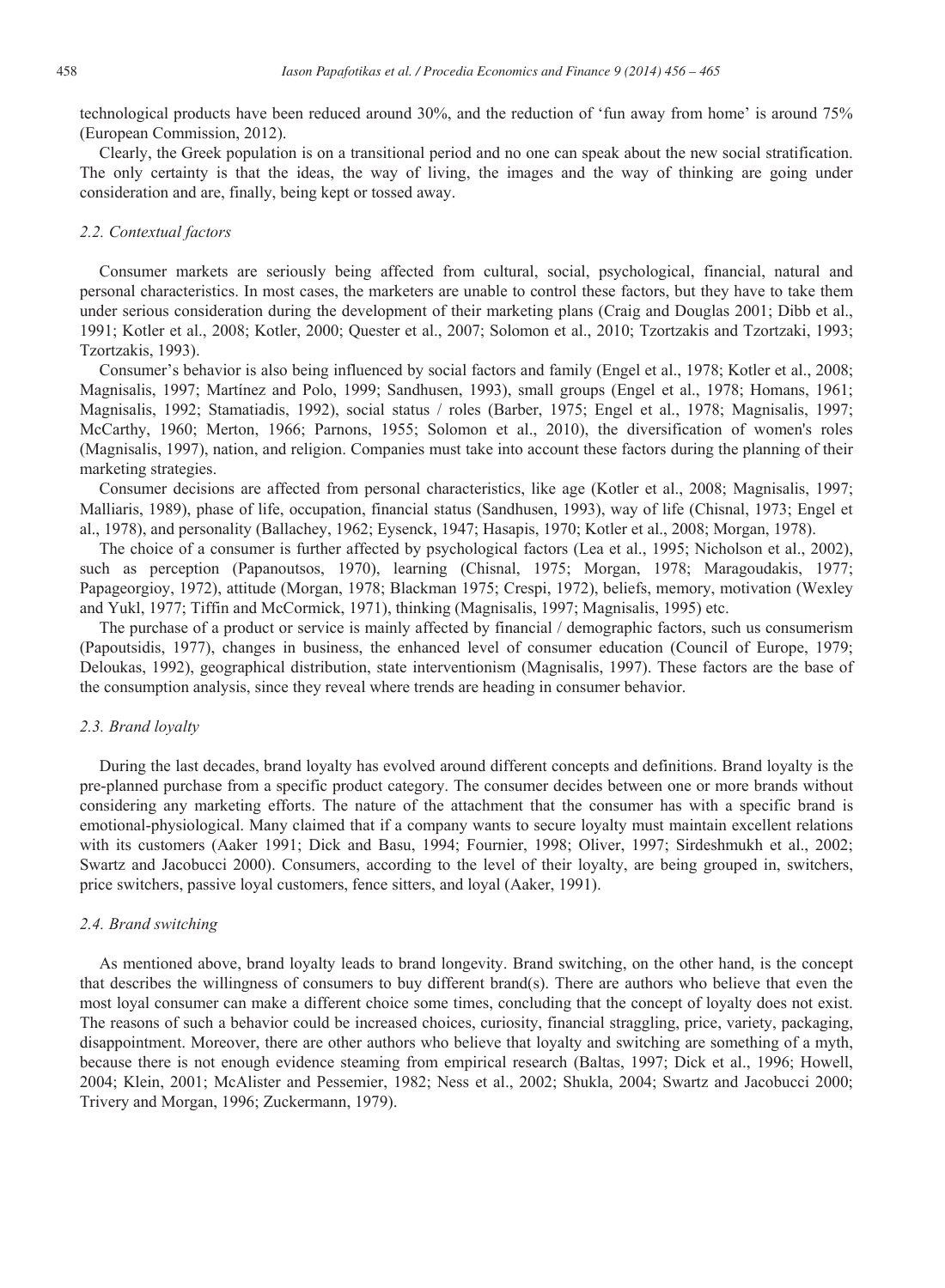## **3. Research hypotheses / Conceptual framework**

Contextual factors are of a great importance for marketers, since they provide an understanding of the behavioral intention and decision making process of customers.

Therefore, the first two hypotheses have been proposed (Shukla, 2009):

H1: Contextual factors have a significant impact on brand loyalty.

H2: Contextual factors have a significant impact on brand switching.

During the last twenty years there has been an introduction of new concepts, such as repurchase loop, firm bond, brand loyalty etc. This study aims to discover contextual factors, brand loyalty and brand switching affects the purchase decision. The following three hypotheses are proposed to measure that impact (Shukla, 2009):

H3: Contextual factors have a significant impact on purchase decisions.

H4: Brand loyalty has a significant impact on purchase decisions.

H5: Brand switching has a significant impact on purchase decisions.



Fig. 1. The conceptual framework of the study.

## **4. Research methodology**

The present study is empirical (based on primary data), explanatory (examines cause and effect relationships), deductive (tests research hypotheses) and quantitative (includes the analysis of quantitative data collected with the use of a structured questionnaire).

The research was conducted in two consequent phases. Firstly, an extensive literature review was carried out in order to analytically explore the topic, the main theories and the various concepts, and thus, enhance the overall validity of the research. The secondary research (extensive literature review) involved the investigation of the changes in the Greek society, changes in the modern way of life, stratification and actual financial changes.

During the second phase of the research, a questionnaire was developed based on the study of Shukla (2009). The questions (items) were properly adjusted to the Greek case. The adequacy and the proper understanding of these items have been variously checked (control for the content validity of the questionnaire). The measurement of all factors has been conducting using a 5-point Likert scale ( $1 =$  'strongly disagree' to  $5 =$  'strongly agree').

The final questionnaire was addressed to consumer between the age of 18 and 55. The size of the sample was four hundred and fifty (450) questionnaires. The questionnaire included 37 questions (items). Thirty one (31) of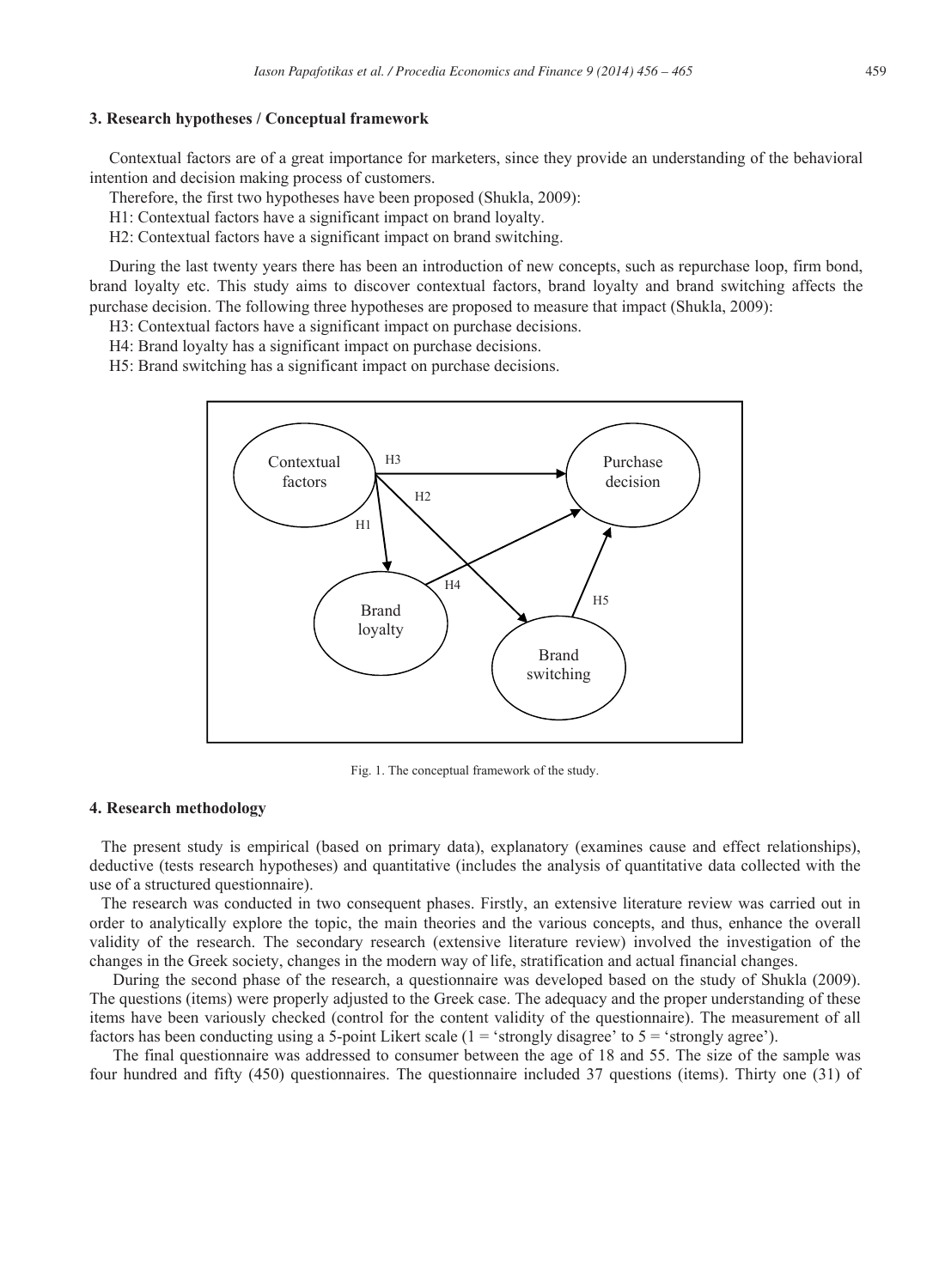them were used for measuring the four research factors (contextual factors, brand loyalty, brand switching, purchase decision), while the other six (6) for collecting additional information about the respondents.

Data collection was conducted via the internet, with the use of an online questionnaire (using Google drive). The link containing the questionnaire of the survey was published in various Greek sites and forums (visited by consumers of carious profiles), so as to achieve a random and representative sample.

The research period lasted for three months (November 2012 to January 2013). For the statistical analysis the statistical package SPSS 19.0 (Statistical Package for Social Sciences) was used.

The 55,6% of the respondents are women and the 44,4% are men. The 45,1% are between 18 and 35 years (mean=33,2 years, standard deviation=15,35). As for the level of their studies, the 53,2% of the respondents are university graduates, while the 14% hold post graduate degrees. Moreover, the 71,8% replied that their financial status is average, 10,4%, really bad and 14,6% really good. As for the marital status, the 65,3% are single and the 34,7% married. Finally, the 38,7% of the sample consists of unemployed individuals.

## **5. Results**

#### *5.1. Factor Analysis*

The control for the construct validity of the questionnaire was extensive. Each of the four research factors (constructs) was evaluated for its unidimensionality and reliability. The estimation of the unidimensionality of the four factors was conducted using Explanatory Factor Analysis with the method of Principal Component Analysis. Moreover, for the estimation of the reliability of the four factors the statistical measure Cronbach Alpha was used. The Factor Analysis produced three sub-factors for each one of the three main independent factors of the study (contextual factors, brand loyalty, brand switching), while it produced a coherent factor for purchase decisions. A synopsis of the results can be seen in Table 1 below. All statistical measures that are not depicted on Table 1 are inside the desirable limits (Hair et al., 1995; Sharma, 1996).

Table 1. Estimation of unidimensionality and reliability.

| Factor               | Sub-factor                           | Cronbach Alpha |
|----------------------|--------------------------------------|----------------|
| Contextual factors   | 1. Social environment                | 0.75           |
|                      | 2. Way of life                       | 0,84           |
|                      | 3. Product image                     | 0.83           |
| <b>Brand loyalty</b> | 1. Product features                  | 0,74           |
|                      | 2. Brand name                        | 0,79           |
|                      | 3. Previous experience-quality       | 0,77           |
| Brand switching      | 1. Curiosity and ease of replacement | 0,86           |
|                      | 2. Promotion and packaging           | 0,81           |
|                      | 3. Price and quality                 | 0.77           |
| Purchase decision    |                                      | 0,86           |

Contextual factors were categorised in (a) social environment, (b) way of life and (c) product image. The subfactor 'social environment' shows the level of consumer's affection for family, friends and colleagues. The subfactor 'way of life' expresses the way of life of the consumer, while the sub-factor 'product image' is about the image that the use of the product offers to its consumers.

Brand loyalty has also been categorised in thee sub-factors: (a) product features, (b) brand name and (c) previous experience-quality. The first regards the product's unique features, the provided comfort during the product's use and the consumer's expectations for the upcoming use. The second is about advertising, the firm itself and the matching with the consumer's social status. The third is about experience and previous use, the consumer's opinion about the product and the level of quality.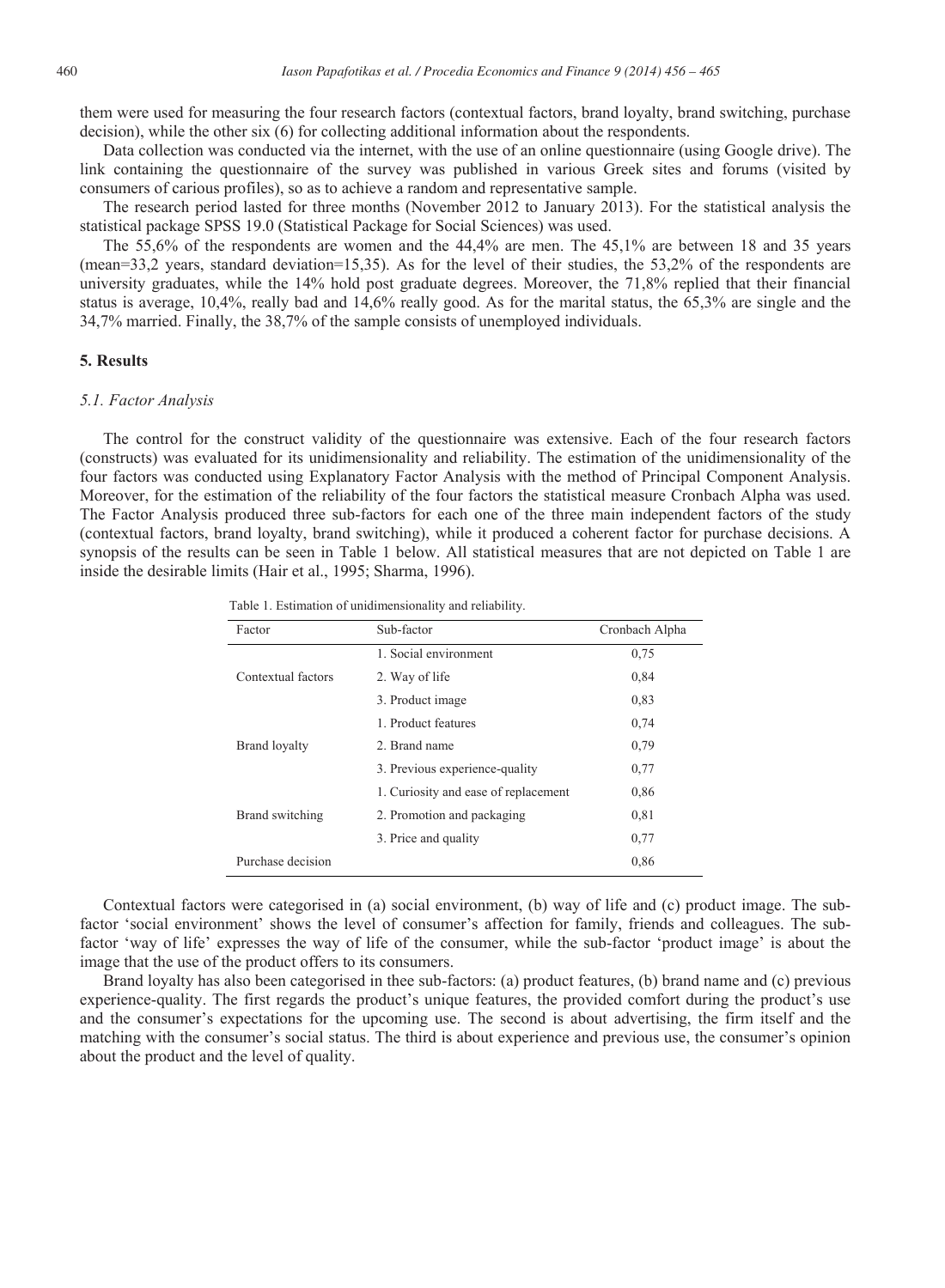Brand switching also produced three sub-factors: (a) curiosity and ease of replacement, (b) promotion and packaging, (c) price and quality. The first sub-factor ('curiosity and ease of replacement') measures the curiosity for new products, the ease of substitutability and the other available choices. The second sub-factor ('promotion and packaging') includes the promotion of other products in the store, the competitor's promotion, and the existence of similar product on the shelves. The third sub-factor ('price and quality') is about the price compared to others, dissatisfaction from former use and level of quality.

The results of the Explanatory Factor Analysis significantly altered the hypotheses of the study (see table 2).

#### *5.2. Hypothesis testing*

The following Table (Table 2) includes the main results (hypothesis testing) of the present study. More specifically, the new set of hypotheses (that were produced from the Explanatory Factor Analysis) is being presented, along with the Pearson correlation (r) indexes and the result of each hypothesis.

Initial Initial Pearson<br>Hypothesis Set of hypothesis after the Factor Analysis Pearson<br>Correlation Pearson<br>
P Result<br>
Result H1 H1ai: Social environment  $\rightarrow$  product features. 0,190 (\*\*) 0,000 Accepted H1aii: Social environment  $\rightarrow$  brand name. 0,350 (\*\*) 0,000 Accepted H1aiii: Social environment → previous experience-quality. 0,041 0,379 Rejected H1bi: Way of life  $\rightarrow$  product features. 0,317 (\*\*) 0,000 Accepted H1bii: Way of life  $\rightarrow$  brand name. 0,115 (\*) 0,013 Accepted H1biii: Way of life  $\rightarrow$  previous experience-quality. 0,324 (\*\*) 0,000 Accepted H1ci: Product image  $\rightarrow$  product features. 0,374 (\*\*) 0,000 Accepted H1cii: Product image  $\rightarrow$  brand name.  $0.224$  (\*\*)  $0.000$  Accepted H1ciii: Product image  $\rightarrow$  previous experience-quality. 0,357 (\*\*) 0,000 Accepted  $H2$ H2ai: Social environment  $\rightarrow$  curiosity and ease of replacement. 0,133 (\*\*) 0,004 Accepted H2aii: Social environment  $\rightarrow$  promotion and packaging. 0,281 (\*\*) 0,000 Accepted H2aiii: Social environment  $\rightarrow$  price and quality. 0.049 0.298 Rejected  $H2bi:$  Way of life  $\rightarrow$  curiosity and ease of replacement.  $0.047$  0,317 Rejected H2bii: Way of life  $\rightarrow$  promotion and packaging. 0,040 0,391 Rejected H2biii: Way of life  $\rightarrow$  price and quality. 0,200(\*\*) 0,000 Accepted H2ci: Product image  $\rightarrow$  curiosity and ease of replacement. 0,087 0,087 0,062 Rejected H2cii: Product image  $\rightarrow$  promotion and packaging. 0,127 (\*\*) 0,006 Accepted H2ciii: Product image  $\rightarrow$  price and quality. 0,218 (\*\*) 0,000 Accepted H3 H3a: The social environment has a significant impact on purchase decisions. 0,001 0,977 Rejected H3b: The way of life has a significant impact on purchase decisions. 0,145 (\*\*) 0,002 Accepted H3c: Product image has a significant impact on purchase decisions. 0,200(\*\*) 0,000 Accepted H4 H4a: The product features have a significant impact on purchase decisions. 0,255 (\*\*) 0,000 Accepted H4b: The brand name has a significant impact on purchase decisions. 0,087 0,062 Rejected H4c: Previous experience has a significant impact on purchase decisions.  $0.319$  (\*\*)  $0.000$  Accepted H5 H5a: Curiosity and ease of replacement has an impact on purchase decisions. 0,080 0,084 Rejected H5b: Promotion and packaging have a significant impact on purchase decisions. 0,015 0,754 Rejected H5c: Price and quality have a significant impact on purchase decisions. 0,178(\*\*) 0,000 Accepted

Table 2. Hypothesis testing.

*\*\* Correlation is significant at the 0.01 level (2-tailed).* 

*\* Correlation is significant at the 0.05 level (2-tailed).*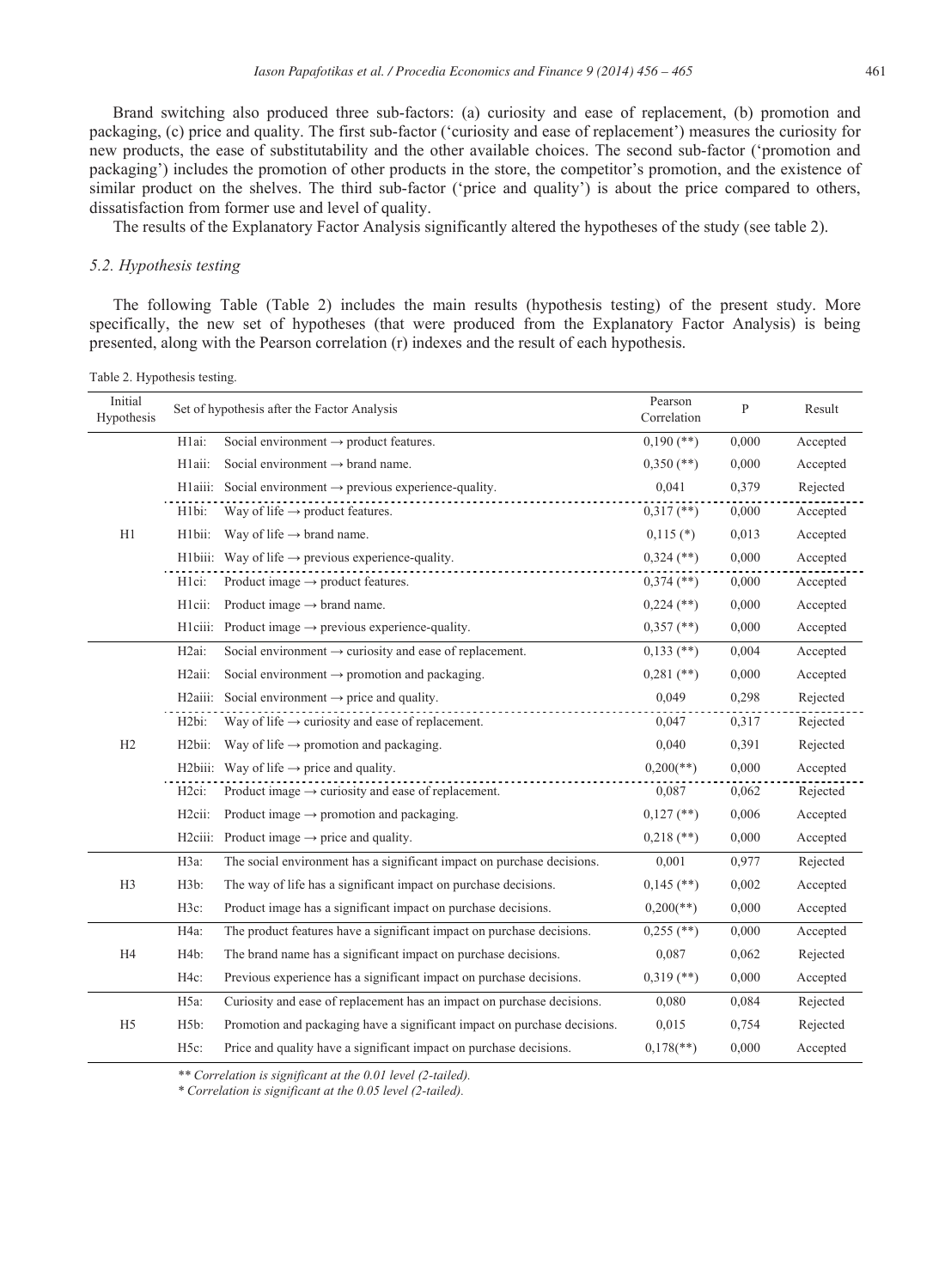## 'Contextual factors' and 'brand loyalty' (Hypothesis 1)

'Social environment' (the first sub-factor of contextual factors) has a strong impact on 'brand name' (r=0,350) and that is because the social environment has the ability to create and enhance a brand name on the minds of people. Secondly, 'social environment' has an impact on 'product features' (r=0,190) because family and friends (for example) can judge, express opinions and, thus, influence how, or even if a product accomplishes its actual target. The impact of 'social environment' on 'previous experience-quality' was not statistically verified, something that seem quite logical.

Moreover, the 'way of life' has a strong significant impact on 'previous experience-quality' (r=0,324). The direction of this relationship seems illogical at first, but if further explained it is not. That is because the 'way of life' is a result of the consumers choice criteria (such as price, quality, usefulness), and every consumer judges its previous experience with a product through these criteria. On the same vein, the impact of the 'way of life' on 'product features' is almost equivalent same (r=0,317), and concerns the relationship between a certain lifestyle (and the needs this lifestyle arouses) and the features of the products that cover these needs.

'Product image' (the third sub-factor of 'contextual factors') has, almost, the same impact on 'product features'  $(r=0,374)$  and 'previous experience-quality'  $(r=0,357)$ . As for the first relationship, the main outcome is that consumers judge their experience using a product from the image of that product. The second relationship suggests that the actual ability of a product to cover a need is connected with the image that the product offers to the status of the consumer.

#### 'Contextual factors' and 'brand switching' (Hypothesis 2)

The 'social environment' has a significant impact on 'promotion and packaging'  $(r=0,281)$  and this is because the environment of a consumer (with its negative, positive or neutral comments) can make the actual difference about the products dynamic in and out of the market. 'Social environment', also, has an impact on 'curiosity and ease of replacement'  $(r=0,133)$ , because peer influence can easily make up the mind of a customer, especially when the customer has a switching behavior. Finally, the relation between 'social environment' and 'price and quality' was not found to be statistically significant.

The 'way of life' has a significant impact on 'price and quality'  $(r=0,200)$ . This is quite predictable, because the 'way of life' contains numerous concepts (occupation, status, way of thinking, perspective, etc) that affect various product choice criteria. Despite that, the 'way of life' does not seem to have any relationship with 'promotion and packaging' and 'curiosity and ease of replacement'.

On the other hand, 'product image' has an impact on 'price and quality'  $(r=0.218)$ . This is happening because any product that has a higher perceived image is considered to be of higher quality and, at the same time, consumers are willing to spend more to buy it. The same logic applies to the relationship between 'product image' and 'promotion and packaging' (r=0.127).

## 'Contextual factors' and 'purchase decisions' (Hypothesis 3)

'Product image' has a significant impact on 'purchase decisions' (r=0,200). 'Product image' with its numerous assets on people minds is one of the most important key characteristics that a product needs in order to succeed.

The 'way of life' has a relatively weak, but significant impact on 'purchase decision'  $(r=0,145)$ . The explanation for this weak impact can be found in the consequences of the current economic / fiscal crisis that is changing the given standards of living and recent behaviours.

## 'Brand loyalty' and 'purchase decisions' (Hypothesis 4)

'Previous experience' has the stronger impact (between the three sub-factors of 'brand loyalty') on 'purchase decisions' (r=0,319). It is clear that a consumer can not buy a product that does not satisfy him.

Additionally, 'product features' have a significant impact on purchase decisions (r=0,255). This is because the product features in most cases, can make the actual difference between two or more identical products that cover the same needs.

Finally, 'brand name' was not found to have an impact on 'purchase decisions'. Is seems that today consumers have stopped thinking about brands and started thinking about product utilities.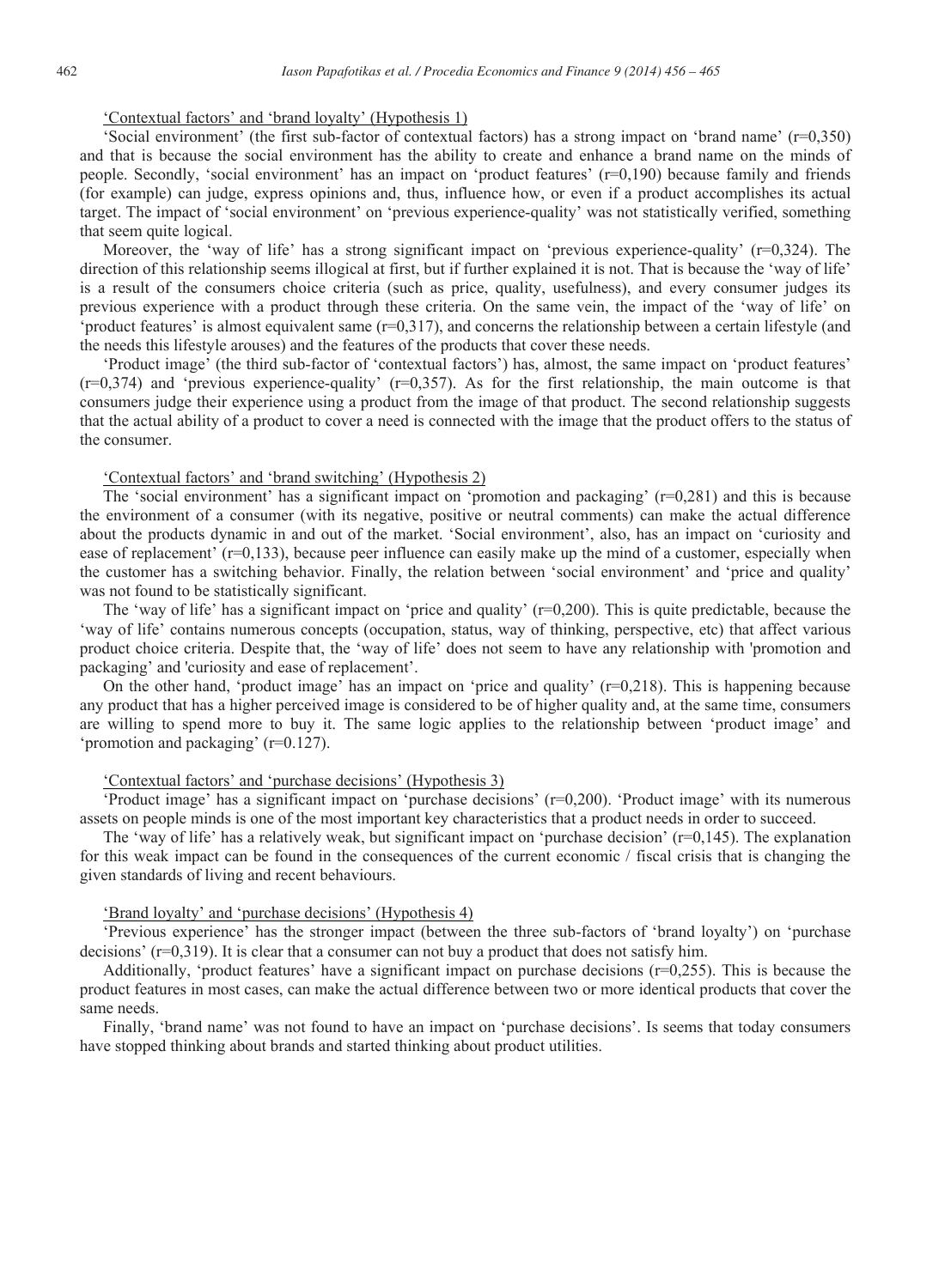## 'Brand switching' and 'purchase decisions' (Hypothesis 5)

'Price and quality' has an impact on 'purchase decisions' (r=0,178), indicating that quality is still a desirable ingredient for Greek consumers. Nevertheless, the positive impact of price on 'purchase decisions' is a paradox that can be explained due to the respondents financial status (average and more that average) and their location (the economic crisis has severely hit Athens and Thessaloniki, but there are other parts of Greece that have not yet been fully stroke by the consequences of the crisis).

The relationships between 'curiosity and ease of replacement', 'promotion and packaging' (on the one hand) and 'purchase decisions' (on the other) were not found to be statistically significant, meaning that these criteria are not important to customers.

## **6. Conclusions**

Going through the articles that can be found in any newspaper and magazine in Greece, anyone can easily understand that if the present empirical study was conducted before 2010 it would have produced totally different results. Greece is, clearly, in a transitional period. The former images, beliefs, points of view, had an impact, not only on our consumer behavior, but also on our behavior as citizens of Greece. Nowadays, we have to take all this under serious consideration and either accept these former ideas or throw them away.

According to the empirical result of the study, the loyal consumer takes into consideration the unique features of a product, the comfort during its use, its corporate image, his social status that derives from the use of that specific product, his experience from previous use, his opinion and, finally, the quality of the product.

Moreover, a loyal consumer buys a product after taking under consideration the following factors: product image, compatibility with the current lifestyle (way of life), social environment, product features, previous experience and quality.

On the other hand, a switcher consumer buys a product by considering the ease of substitutability, his curiosity and the competitor's promotion and packaging, the products price, the fact that there are other products on the shelves, and his disappointment from formal use.

The final buying decision will be made by considering one's former experience, his opinion about the product, its quality, its unique features, the comfort that he gains by the use of it, his expectations from the product, its price, his formal disappointment from it, the competitor's quality and last in the list is his way of life.

#### **References**

Aaker, A., 1991. Managing Brand Equity. The Free Press. New York.

AGB Hellas, 2004. The social stratification of the Greek society, AGB Publications, Athens.

Al-Hawary, S.I.S. 2013. The role of perceived quality and satisfaction in explaining customer brand loyalty: mobile phone service in Jordan, International Journal of Business Innovation and Research, 7(4), pp. 393–413.

Ashill, N.J., Sinha, A. 2004. An Exploratory Study into the Impact of Components of Brand Equity and Country of Origin Effects on Purchase Intention, Journal of Asia-Pacific Business, 5(3), pp. 27-43.

Ballachey, E. 1962. Individual in society, McGrawn Hill, New York.

Baltas, G., 1997. Determinants of store brand choice: a behavioral analysis, Journal of Product & Brand Management. 6(5), pp. 315–324.

Barber, B., 1975. Social stratification, Harcourt. New York.

Blackman, C., 1975. A social view of education, Harcourt. New York.

Chisnal, P., 1973. Marketing research, analysis and measurement. Mc Graw-Hill, London.

Chisnal, P., 1975. Marketing, a behavioral analysis. Mc Graw Hill, London.

CIA World Factbook: Demographic data, 2009.

Council of Europe, 1979. Consumer education of adults and consumer information, Strasbourg.

Craig, S., Douglas, S., 2001.Conducting international marketing research in the twenty-first century. International Marketing Review, 18(1), pp. 80–90.

Crespi, I., 1972. Attitude research, the handbook. Mc Graw-Hill, London.

Dekimpe, M.G., Steenkamp, J., Mellens, M., Abeele, P.V., 1997. Decline and variability in brand loyalty. International Journal of research in marketing, 14(5), pp. 405–402.

Deloukas, I., 1992. Legal and social consumer's protection. Stamoulis, Pireus, in Greek.

Dibb, S., Simkin, L., Pride, W., Ferrell, O., 1991. Marketing: Concepts and Strategies. Houghton Mifflin, Boston, New York.

Dick, A., Jain, A., Richardson, P., 1996. How consumers evaluate store brands. Journal of product & Brand management, 5(2), pp. 19–28.

Dick, A.S., Basu, K., 1994. Customer loyalty: toward an integrated conceptual framework. Journal of the Academy of Marketing Science, 22(2), pp. 99–113.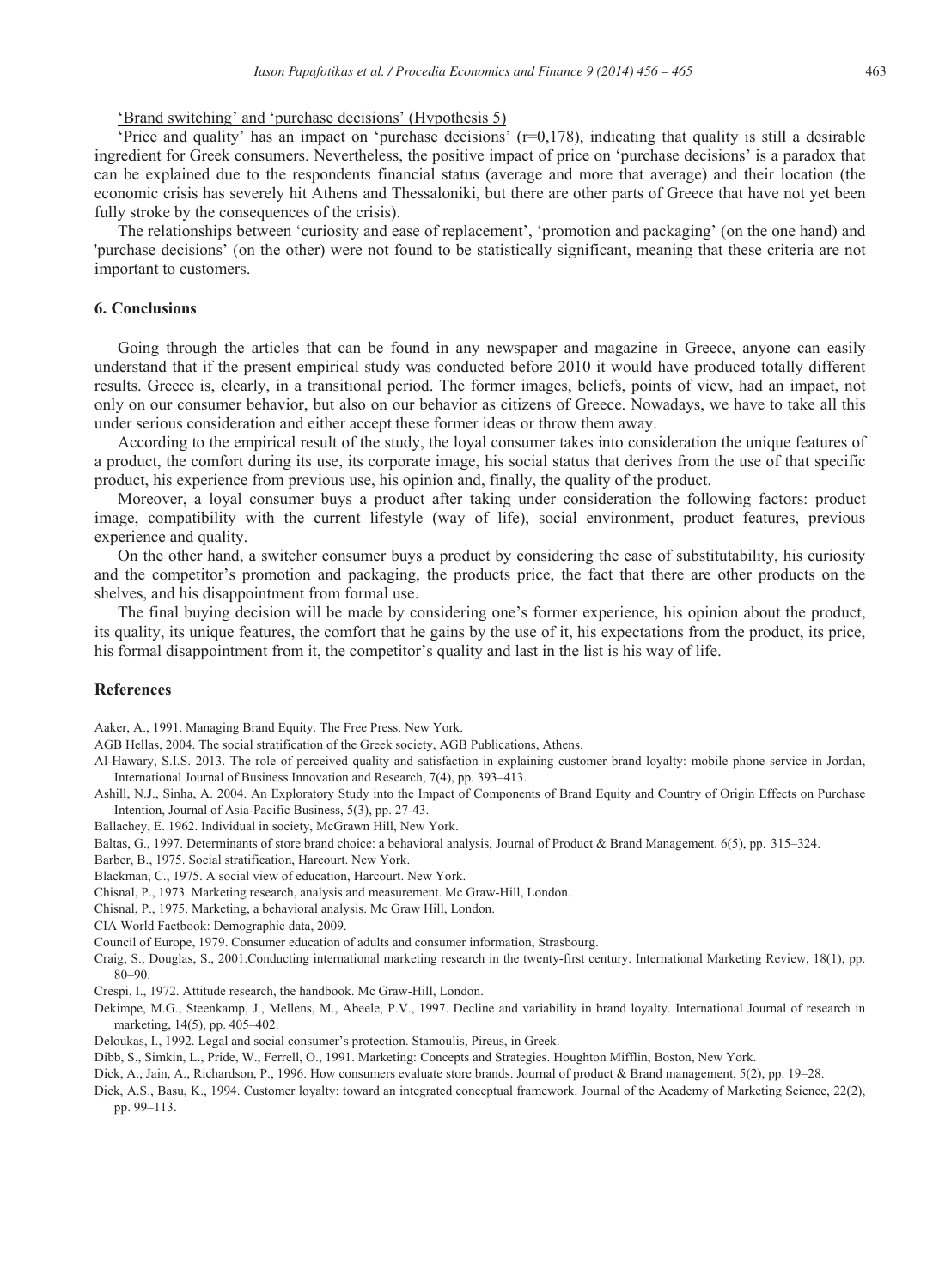- Engel, E., Kollat, D.T., Blackwell, R.D., 1978. Consumer behaviour. Illinois, Dryden Press.
- European commission: Annual macroeconomic database, 2012.
- Eurostat, 2011, The countries of the EU, Eurostat, EU.
- Eysenck, H., 1947. Dimensions of personality. Routkedge, London.
- Fournier, S., Yao, J.L., 1998. Reviving brand loyalty: a reconceptualization within the framework of consumer-brand relationships. International Journal of Research in Marketing, 14(5), pp. 451–472.
- Gupta, A., Su, B., Walter, Z., 2004. Risk profile and consumer shopping behaviour in electronic and traditional channels. Decision Support System, 38(3), pp. 347–367.
- Hair, J.F., Anderson, R.E., Tatham, R.L., Black, W.C., 1995. Multivariate Data Analysis. Prentice-Hall International, New Jersey.
- Hanzaee, K.H., Asadollahi, A. 2012. Investigating the Effect of Brand Equity and Brand Preference on Purchase Intention, Research Journal of Applied Sciences, Engineering and Technology, 4(10), pp. 1414-1423.
- Hasapis, I., 1970. Psychology of personality. Athens, in Greek.
- Homans, G., 1961. The human groups. Roughtledge, London.
- Howell, D., 2004. Today's consumers more open to try new brands. DSN Retailing Today, October.
- Hunjra, A.I., Azam, R.I., Humayoun. A.A. 2012. Cause related marketing and its impact on sales: mediating by brand loyalty and customer purchase intention, Actual Problem of Economics, 131(5), pp. 468-476.
- Klein, N., 2001. No logo. Flamingo, London.
- Kotler, P., 2000. Marketing Management. Interbooks , Emi, Athens, in Greek.
- Kotler, P., Armstrong, G., Saunders, J., Wong, W., 2008. Marketing Principles. Kleidarithmos Publicatios, Athens, in Greek.
- Ku, H.-H., Kuo, C.-C., Yang, Y.-T. Chung, T.-S. 2013. Decision-contextual and individual influences on scarcity effects, European Journal of Marketing, 47(8), pp.1314-1332.
- Lea, S., Webley, P., Walker, C., 1995. Psychological factors in consumer debt: Money management, economic socialization, and credit use. Journal of Economic Psychology, 16(4), pp. 681–701.
- Magnisalis, K., 1992. Public relations for anyone, Interbooks, Athens, in Greek.
- Magnisalis, K., 1995. Creative methodology for increasing sales. Interbooks, Athens, in Greek.
- Magnisalis, K., 1997. The consumer's behavior, Interbooks, Athens, in Greek.
- Malliaris, P., 1989. Marketing introduction. Stamoulis, Pireus, in Greek.
- Maragoudakis, 1977. The learning, psychological research. Hyrakleitos, Athens, in Greek.
- Martinez, E., Polo, Y., 1999. Determining factors in family purchasing behaviour: an empirical investigation, Journal of Consumer Marketing, 16(5), pp. 461–481.
- McAlister, L., Pessermier, E., 1982. Variety seeking behavior: an interdisciplinary review. The Journal of consumer research, 9(3), pp. 311–322.

McCarthy, J.E., 1960. Basic Marketing. A Managerial approach. Homewood, IL.

- Merton, R., 1966. Social theory and social structure. Mc Graw Hill, New York.
- Mittal, V., Kamakura, W.A., 2001. Satisfaction, repurchase behavior: investigating the moderating effect of customer characteristics. Journal of Marketing research, 15(38), pp.
- Morgan, C., 1978. A brief introduction to psychology. Mcgraw Hill, New York.
- Neelamegham, R., Jain, D., 1999. Consumer choice process for experience goods: an econometric model and analysis. Journal of Marketing Research, 36, pp. 373–376.
- Ness, N., Gordon M., Kuznesof, S., 2000. The student food shopper: Segmentation on the basis of attitudes to store features and shopping behaviour. British Food Journal, 104(7), pp. 506–525.
- Nicholson, M., Clarke, I., Blakemore, M., 2002. One brand, three ways to shop: situational variables and multichannel consumer behavior. Retail Distribution and Consumer Research, 12(2), pp. 131–148.
- Oliver, 1997. Satisfaction: a behavioral perspective on the consumer. Mcgraw-Hill, New York.
- Papageorgiou, G., 1972. Psychology. Kritiki, Athens, in Greek.
- Papanoutsos, E., 1970. Psycology, Dodoni Publications. Athens, in Greek.
- Papoutsidis, P., 1977. Naderism, the marketing in future. Financial inspection Publication, Athens, in Greek.
- Parnons, T., 1955. The social system. New York Free Press, New York.
- Phan, K.N., Ghantous, N. 2013. Managing brand associations to drive customers' trust and loyalty in Vietnamese banking, International Journal of Bank Marketing, 31(6), pp. 456–480.
- Quester, P., Neal, C., Pettigrew, S., Grimmer, M.R., Davis, T., Hawkins, D., 2007. Consumer behaviour: implications for marketing strategy. Consumer Behaviour . McGraw-Hill, Sydney.
- Roehm, H., Roehm, M., 2004, Variety-seeking and time of day: why leader brands hope young adults shop in the afternoon, but follower hope for morning. Marketing Letters, 15(4), pp. 213–221.
- Sandhusen, R., 1993. Marketing. Kleidarithmos publications, Athens.
- Sharma, S., 1996. Applied multivariate techniques. John Wiley and Sons Inc, USA.
- Sheeran, P., Abraham, C., 2003. Mediator of moderators: temporal stability of intention and the intention-behavior relation, Personality and Social psychology Bulletin, 29(2), pp. 205–215.
- Shukla, P., 2004. Effect of product usage, satisfaction and involvement on brand switching behaviour. Asian Pacific Journal of Marketing and Logistics, 16(4), pp. 82–104.
- Shukla, P., 2009. Impact of contextual factors, brand loyalty and brand switching on purchase decisions. Journal of Consumer Marketing, 26(5), pp. 348–357.